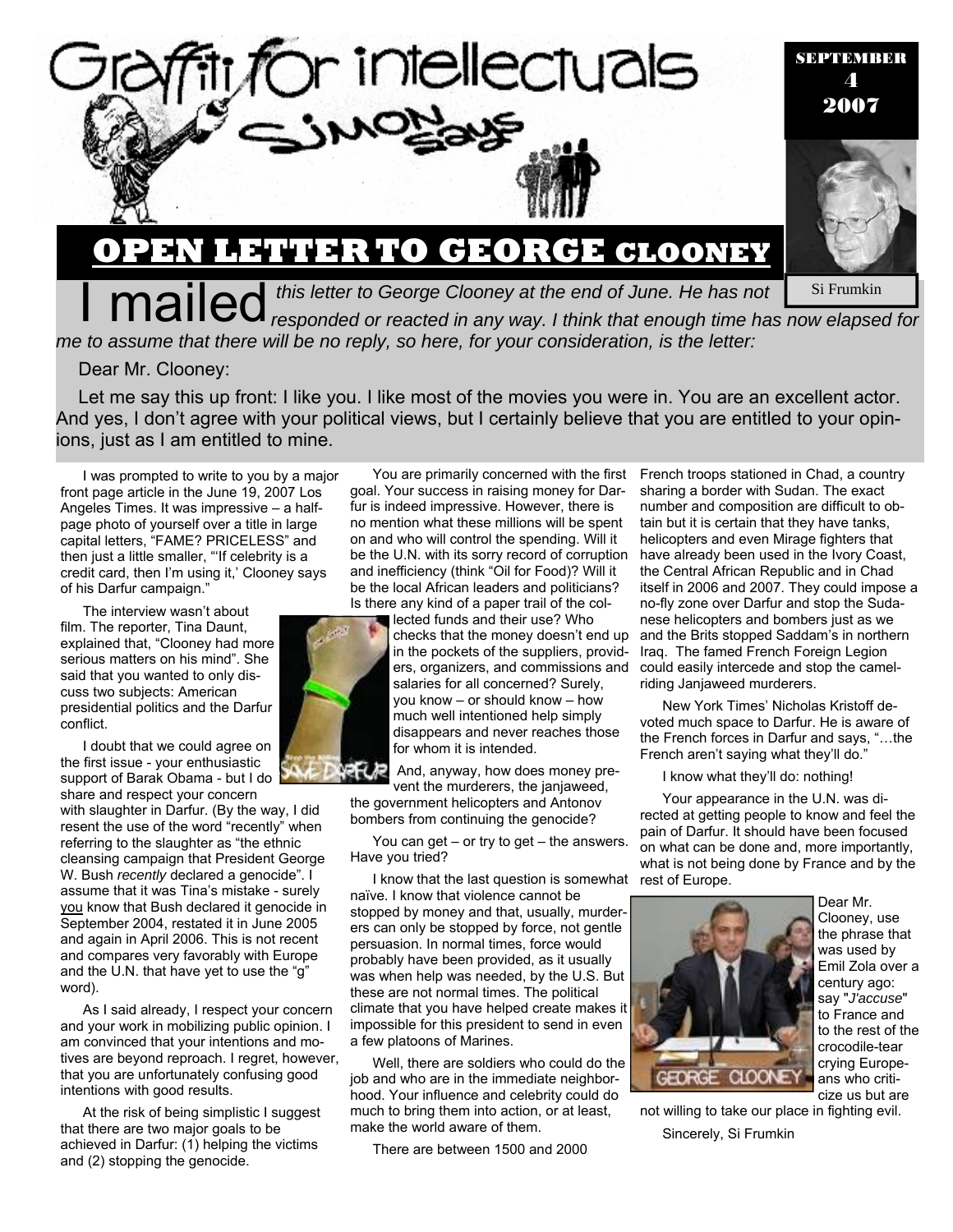# **THEY WAIT FOR US TO RUN AGAIN MARK STEYN**

George W. Bush gave a speech about Iraq last week, and in the middle of it he did some-<br>thing long overdue: He attempted to appropriate the left's most treasured all-purpose historical analogy . Indeed, Vietnam is so ubiquitous in the fulminations of politicians, academics and pundits that we could really use anti-trust legislation to protect us from shopworn historical precedents. But, in the absence thereof, the president has determined that we might at least learn the real "lessons of Vietnam."

"Then as now, people argued the real problem was America's presence and that if we would just withdraw, the killing would end," Bush told the Veterans of Foreign Wars convention Aug. 22. "Many argued that if we pulled out there would be no consequences for the Vietnamese people … . A columnist for the New York Times wrote in a similar vein in 1975, just as Cambodia and Vietnam were falling to the communists: 'It's difficult to imagine,' he said, 'how their lives could be anything but better with the Americans gone.' A headline on that story, dateline Phnom Penh, summed up the argument: 'Indochina Without Americans: For Most a Better Life.' The world would learn just how costly these misimpressions would be."

I don't know about "the world," but apparently a big chunk of America still believes in these "misimpressions." As the New York Times put it, "In urging Americans to stay the course in Iraq, Mr. Bush is challenging the historical memory that the pullout from Vietnam had few negative repercussions for the United States and its allies."

Well, it had a "few negative repercussions" for America's allies in South Vietnam, who were promptly overrun by the North.

And it had a "negative repercussion" for former Cambodian Prime Minister Sirik Matak, to whom the U.S. ambassador sportingly offered asylum. "I cannot, alas, leave in such a cowardly fashion," Matak told him. "I never believed for a moment that you would have this sentiment of abandoning a people which has chosen liberty … . I have committed this mistake of believing in you, the Americans." So Sirik Matak stayed in

Phnom Penh and a month later was killed by the Khmer Rouge, along with about 2 million other people. If it's hard for individual names to linger in the New York Times' "historical memory," you'd think the general mound of corpses would resonate.

But perhaps these distant people of exotic hue are not what the panjandrums of the New York Times regard as real "allies." In the wake of Vietnam, the communists gobbled up real estate all over the map , and ever closer to America's back yard. In Grenada, Maurice Bishop toppled Prime Minister Sir Eric Gairy: It was the first-ever coup in the British West Indies, and in a faintly surreal touch led to Queen Elizabeth presiding over a People's Revolutionary Government. There were Cuban "advisers" all over Grenada, just as there were Cuban troops all

#### over Africa.

Because what was lost in Vietnam was not just a war but American credibility.

Do the British qualify as real "allies" to the Times? The Argentine seizure of the Falkland Islands occurred because Gen. Galtieri had figured if the commies were getting away with all this land-grabbing, why shouldn't he get a piece of the action ? After all, if the supposed Yank superpower had no stomach to resist routine provocations from its sworn enemy, the toothless British lion certainly wouldn't muster the will for some no-account islands in the South Atlantic.

"The West" as a whole was infected by America's loss of credibility. Thanks to Mrs. Thatcher, Galtieri lost his gamble, but it must have looked a surer thing in the spring of 1982, in the wake of Vietnam, and Soviet expansionism, and the humiliation of Jimmy Carter's botched rescue mission in Iran – the helicopters in the desert, and the ayatollahs poking and prodding the corpses of American servicemen on TV.

American victory in the Cold War looks inevitable in hindsight. It didn't seem that way in the Seventies. And, as Iran reminds

us, the enduring legacy of the retreat from Vietnam was the emboldening of other enemies. The forces loosed in the Middle East bedevil to this day, in Iran, and in Lebanon, which

Syria invaded

shortly after the fall of Saigon and after its dictator had sneeringly told Henry Kissinger, "You've betrayed Vietnam. Someday you're going to sell out Taiwan. And we're going to be around when you get tired of Israel."

President Assad understood something that too many Americans didn't. Then as now, the anti-war debate is conducted as if it's only about the place you're fighting in: Vietnam is a quagmire, Iraq is a quagmire, so get out of the quagmire. Wrong. The "Vietnam war" was about Vietnam, if you had the misfortune to live in Saigon.

– that, notwithstanding the T-shirt slogan, But if you lived in Damascus and Moscow and Havana, the Vietnam war was about America: American credibility, American purpose, American will. For our enemies today, it still is. Osama bin Laden made a bet "These Colors Do Run": They ran from Vietnam, and they ran from the helicopters in the desert, and from Lebanon and Somalia – and they will run from Iraq and Afghanistan, because that is the nature of a soft, plump ersatz-superpower that coils up in the fetal position if you prick its toe. Even Republicans like Sen. John Warner seem peculiarly anxious to confirm the bin Laden characterization.

Depending on which Americans you ask, "Vietnam" can mean entirely different things. To the New York Times and the people it goes to dinner parties with, it had "few negative repercussions."

And it's hardly surprising its journalists should think like that when Times publisher Pinch Sulzberger, in a commencement address last year that's almost a parody of parochial boomer narcissism, was still bragging and preening about his generation's role in ending the war. Joseph Nye, dean of the Kennedy School of Government at Harvard (which is apparently some sort of elite institution for which people pay big money to receive instruction from authoritative scholars such as professor Nye), told NPR last week: " After we got out of Vietnam, the people who took over were the North Vietnamese. And that was a government which preserved order" – if by "preserved order," you mean "drove a vast human tide to take to the oceans on small rickety rafts and flee for their lives."

But, if you're not a self-absorbed poseur like Sulzberger, "Vietnam" is not a "tragedy" but a betrayal. The final image of the drama – the U.S. helicopters lifting off from the Embassy roof with desperate locals clinging to the undercarriage – is an image not just of defeat but of the shabby sell-outs necessary to accomplish it.

At least in Indochina, those who got it so horribly wrong – the Kerrys and Fondas and all the rest – could claim they had no idea of what would follow.

To do it all over again in the full knowledge of what followed would turn an aberration into a pattern of behavior. And as the Sirik Mataks of Baghdad face the choice between staying and dying or exile and embittered evenings in the new Iraqi émigré restaurants of London and Los Angeles, who will be America's allies in the years ahead?

Professor Bernard Lewis' dictum would be self-evident: "America is harmless as an enemy and treacherous as a friend." Ω

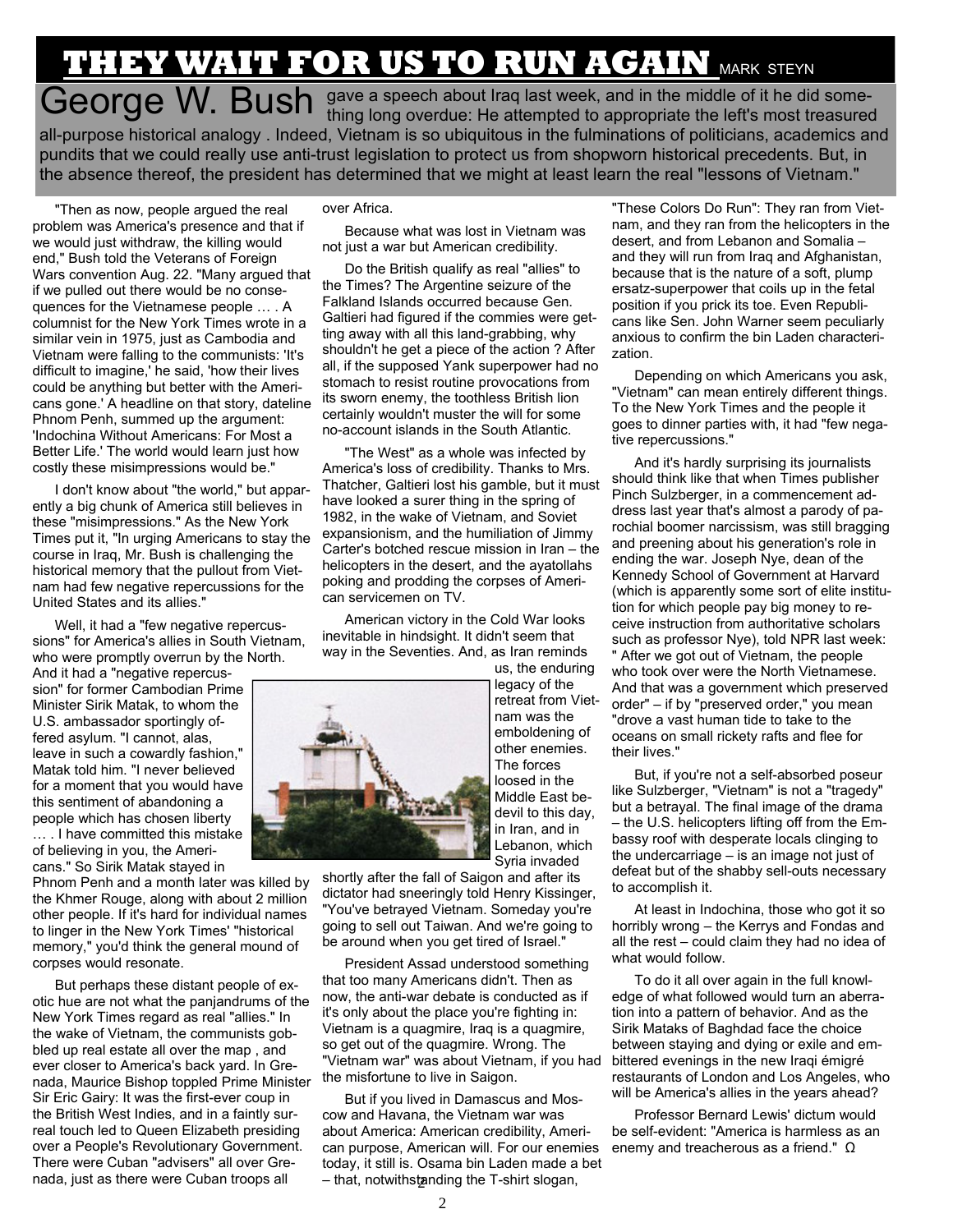### **SINTERPRETING THE MIDEAST** Moshe Ya'alon. L.A.Times, 8/26/07

After a few years of benign neglect, Israel is back on the itineraries of well-meaning foreign emissaries. Former British Prime Minister Tony Blair visited the country last month in his new role as special envoy of the "quartet" of Middle East peacemakers. Earlier this month, U.S. Secretary of State Condoleezza Rice arrived. Each visit was concluded with a news conference at which promises of progress were made. But before any lasting on-the-ground movement toward peace can be achieved in the Israeli-Palestinian conflict, foreign emissaries, as well as some Israelis, will have to shake off some longdisproved tenets of the conventional wisdom about the dispute .

diplomats bring with them to Israel. Primary among them is the idea that solving the Israeli-Palestinian conflict is a prerequisite for stability in the Mideast . The truth is that the region is riven by clashes that have nothing to do with Israel. For instance, the Jewish state plays no role in the conflict between Shiites and Sunnis, between Persians and Arabs or between Arab nationalists and Arab Islamists.

The second misconception is that Israeli territorial concessions are the key to progress . The reality is that an ascendant jihadist Islam believes that it is leading the battle against Israel and the rest of the West. Given this dynamic, Israeli territorial or other concessions simply fill the jihadists' sails, reinforcing their belief that Israel and the West are weak and can be militarily defeated.

True, a majority of Israelis supported Israel's unilateral withdrawals from Lebanon in 2000 and from Gaza in 2005 in the belief that meeting Hezbollah and Palestinian territorial demands would nullify the cause of conflict between them. We now know the results: The Hezbollah and Palestinian reactions -- concerted terror wars, kidnapped Israeli soldiers, rockets fired at Israeli cities -- made clear that the Mideast's central conflict is not territorial but ideological. And ideology cannot be defeated by concessions.

Emissaries also still be-

lieve that "the Occupation" blocks agreement between Israelis and Palestinians. In the West, the term usually means the territories Israel conquered in the Six-Day War in 1967. If the problem between Israelis and Palestinians were just the 1967 territories, and the solution were dividing those lands up between the two sides (as proposed, most recently, in 2000 by former Israeli Prime Minister Ehud Barak), the conflict would have ended long ago.

Instead, the heart of the problem is that many Palestinians -- Fatah and Hamas, in particular -- and even some Israeli Arabs use "Occupation" to refer to all Israel. They do not recognize the Jewish people's right

There are four main misconceptions that to an independent state, a right affirmed again and again in the international arena.

> Finally, the well-intentioned visiting diplomats believe that the Palestinians want - and have the ability -- to establish a state that will live in peace alongside Israel. But they are not being clear-eyed. The late Palestinian leader, Yasser Arafat, established a thugocracy that never improved the basic living conditions of his people. Indeed, Palestinian unemployment and poverty are worse today than they were before Arafat and his cronies assumed power in 1994.

Palestinian Authority President Mahmoud Abbas did not take responsibility for Gazans' welfare, which in part led to Hamas' electoral victory in 2006. Now confined to the West Bank after Hamas kicked his Fatah organization out of Gaza, Abbas has not moved to create a governmental



A corollary of this fourth misconception is the belief that economic development can neutralize extreme nationalism and religious fanaticism , thus clearing the way toward peace and security. David Ben-Gurion, Israel's first prime minister, had a term for such believers: "naive Zionists." Those who fit this description should demand that the Palestinians explain what they did with the \$7 billion in international aid they received over the years . Seven billion reasons for economic progress -- and yet, why did Palestinian mobs destroy the Erez industrial zone, where Palestinians worked and ran

businesses for decades, on the Gaza border? Why do they attack safe roads linking Gaza and the West Bank? Why is the Palestinian economy in shambles?

Shorn of these mistaken assumptions, the picture in the Middle East is disturbing indeed. No wonder emissaries hold on to them. So what to do?

For starters, Western governments and their emissaries must refrain from pressuring Israel for territorial or security concessions, which at best produces only short-term gains and emboldens the Islamist terror groups. Instead, they should try to persuade the Palestinian leaders to commit to a longterm strategy premised on educational, political and economic reforms that would lead to the establishment of a civil society that cherishes life, not death; values human rights and freedom; and develops a middle

class, not a corrupt, rich elite. At the same time, these governments should set up an international fund that would offer Palestinian refugee families aid - say \$100,000 to \$200,000 a family -- for their resettlement on the condition that their acceptance of the money would signify resolution of their refugee status.

Under no circumstances should emissaries attempt to open a dialogue with Hamas. For the sake of Palestinian society, Hamas and its ideology must be defeated. The Israeli-Palestinian conflict is not the most significant today; it's the battle between jihadist Islam and the West, of which Israel is merely one theater. To defeat jihadist

Islam, the West must overcome the regimes, organizations and ideologies that support and feed it -- and Hamas is foremost among them.

The emissaries who travel to Israel must draw on their rich diplomatic experiences, free themselves from misconceptions about the Palestinian-Israeli conflict and the petty politics that flows from them -- especially the binds of political correctness -- to lead us all toward freedom, security and peace. Anything else is mere meddling.  $\oint$ *Moshe Ya'alon is a fellow at the Adelson* 

*Institute for Strategic Studies at the Shalem Center. He served as the 17th chief of staff of the Israel Defense Forces.* 

structure.